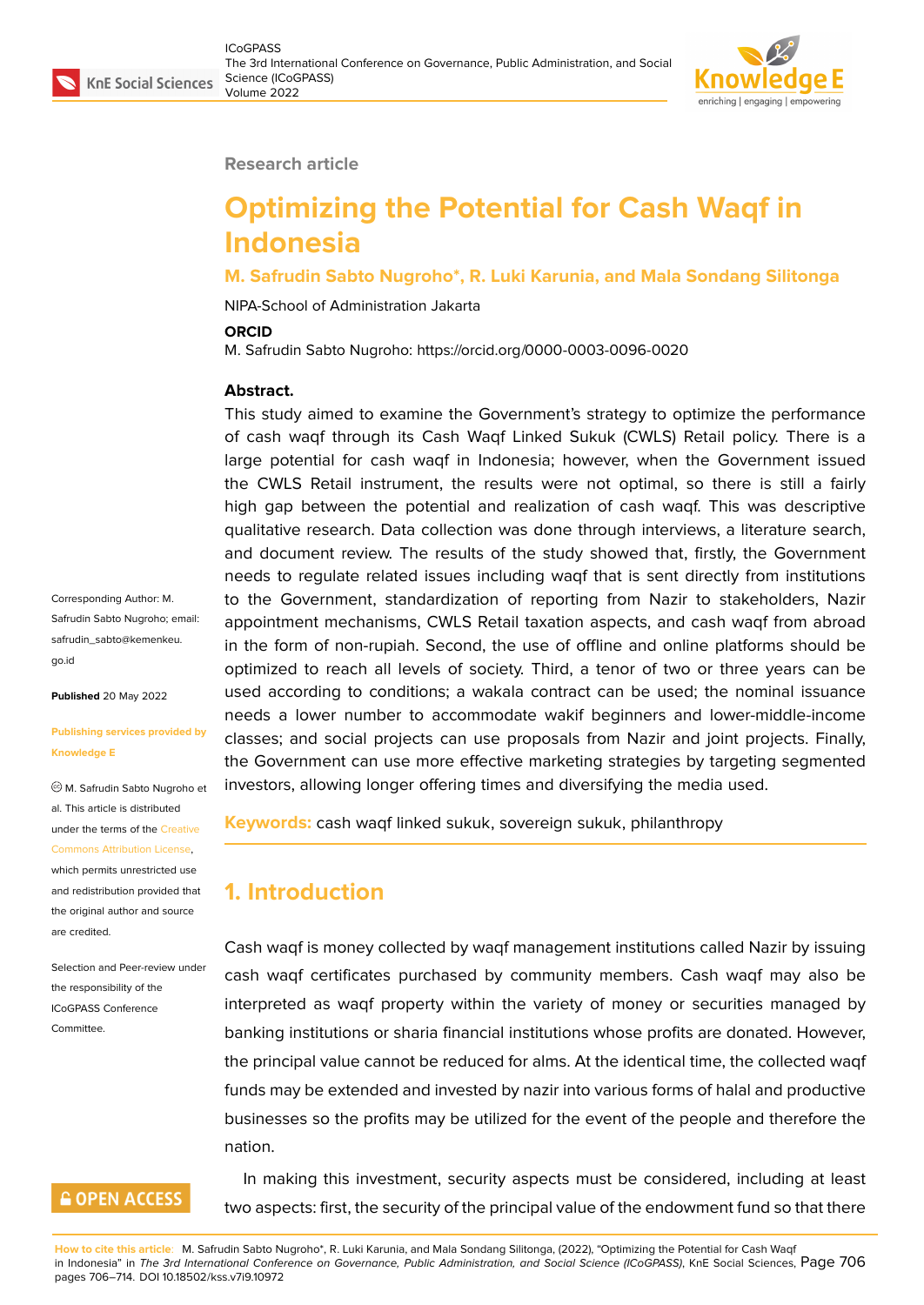

is no depreciation (there is a guarantee of integrity). The second is that the investment of these funds can be carried out in productive instruments and can bring results or income (incoming generating allocation). Thus, the financing of the institution's activities will be carried out with funds sourced from this income and, at the same time become a source for the economic development of the people.

Sovereign Sukuk can be used as an alternative source of sovereign financing. Besides that, Sovereign Sukuk is an instrument that can provide an alternative investment instrument that is safe, minimal risk so that it is desirable to investors. As one of the financial investment instruments, the payment of rewards and the nominal value is guaranteed by law so that the Sovereign Sukuk is free from the risk of default. Return to Sovereign Sukuk consists of 2 types: it can be fixed (fixed coupon) or floating (variable coupon), depending on the type of structure used. In addition, this instrument can also be traded (tradable) in the secondary market or not (non-tradable). Sovereign Sukuk can also be issued in both the domestic and international primary markets, as well as in rupiah and foreign currencies. (Directorate General of Budget Financing and Risk Management, Ministry of Finance, 2015).

In this case, the Directorate General of Budget Financing and Risk Management (DGBFRM) at the Ministry of Finance (MoF), the Government has carried out various initiatives in the development of Sovereign Sukuk, in the form of developing creative financing, namely Sukuk that can be used for social investment by issuing CWLS instruments. One of the objectives of the issuance of the CWLS instrument is to provide facilities to the Indonesian Waqf Board and the Wakif. They perform cash waqf to invest in the form of waqf money in financial investment instruments, namely Sovereign Sukuk.

The Government has launched CWLS during the IMF-World Bank Annual Meeting held in Bali on October 14, 2018. However, CWLS can only be issued in 2020. There have been two CWLS issuance transactions by The Indonesian Government using the private placement method of IDR 50.8 billion and the book building (Retail) method of IDR 14.91 billion. The CWLS instrument is a new instrument from a hybrid product between Sukuk and waqf. So far, public literacy related to waqf, known as waqf, has only been limited to land waqf for graves, mosques, etc.

Based on data obtained from the DGBFRM at the MoF, the realization of the issuance of CWLS Retail amounted to IDR 14. 91 billion. While according to data from the Indonesian Waqf Agency, cash waqf in Indonesia has an enormous potential of IDR 180 trillion in 1 year. Thus, there is still a reasonably high gap between the potential of cash waqf and the realization of the performance of the issuance of CWLS Retail. So referring to this, the formulation of the problem is that the gap between the potential of cash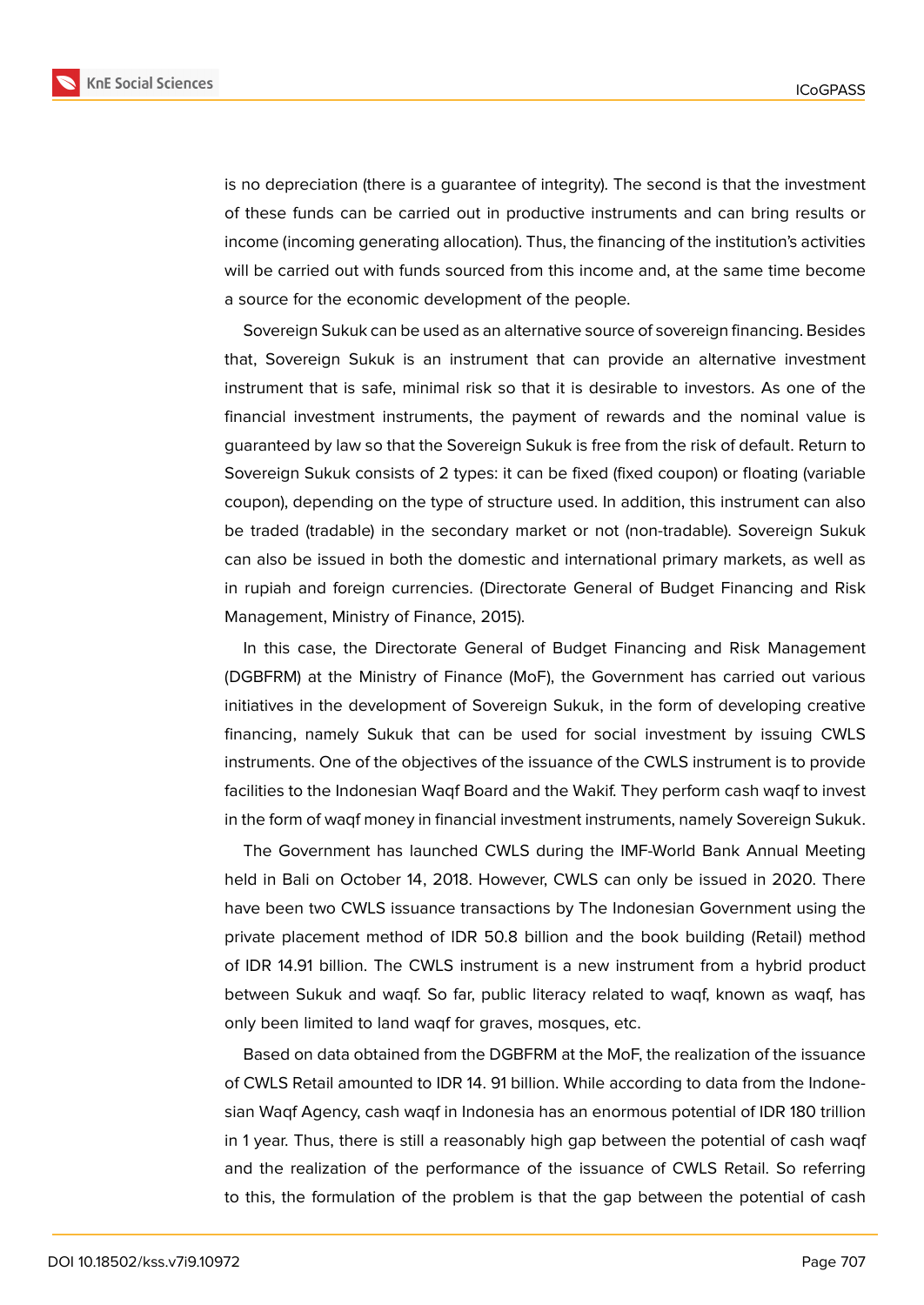

waqf in Indonesia and the performance achievement of the issuance of CWLS Retail is still high. The research questions are: What strategies can be applied to improve the performance of the issuance of CWLS Retail?

The purpose of the study is to formulate a policy issuance strategy to optimize the performance achievement of the issuance of CWLS Retail that the Government can carry out. So that the gap between the potential of cash waqf in Indonesia and the performance achievement of the issuance of CWLS Retail can be lower.

## **2. method**

The method conducted on the research is a qualitative descriptive method to understand more deeply the problems of this research. It can explore in-depth answers from available data and information sources for analysis and conclusions. This research is focused on formulating a policy issuance strategy to optimize the performance achievement of the issuance of CWLS Retail that the Government can carry out. Lexy. J. Moleong (2010:157), in his book entitled Qualitative Research Methodology, as quoted by Lofland and Lofland, said that the primary data sources in qualitative research are words and actions. The rest are in the form of additional data such as documents and others. What is meant by data sources in research is where the data needed to support research can be obtained. When using the interview method in collecting research data, the data source is usually referred to as informants, namely people who respond or provide answers to questions submitted both orally and in writing.

Considering the research was conducted during the Covid-19 pandemic, the researcher used primary data sources, namely conducting interviews with key informants through an online meeting platform. And using secondary data in the form of literature studies through books, related regulations, local and international journals, and news information in electronic media. In this study, the author will use primary and secondary data sources. Primary data was obtained by involving the active participation of researchers. Usually, primary data is collected through survey activities, observations, experiments, questionnaires, personal interviews, and other media used to obtain field data. For this study, researchers have used interviews with key informants to obtain primary data. In addition to interviews with key informants, this study also uses the Focus Group Discussion (FGD) method. This method relies on obtaining data or information from an interaction of informants or based on the results of discussions in a group that focuses on discussing problems related to the issuance of CWLS Retail. Apart from being group information, data or information obtained through this technique is also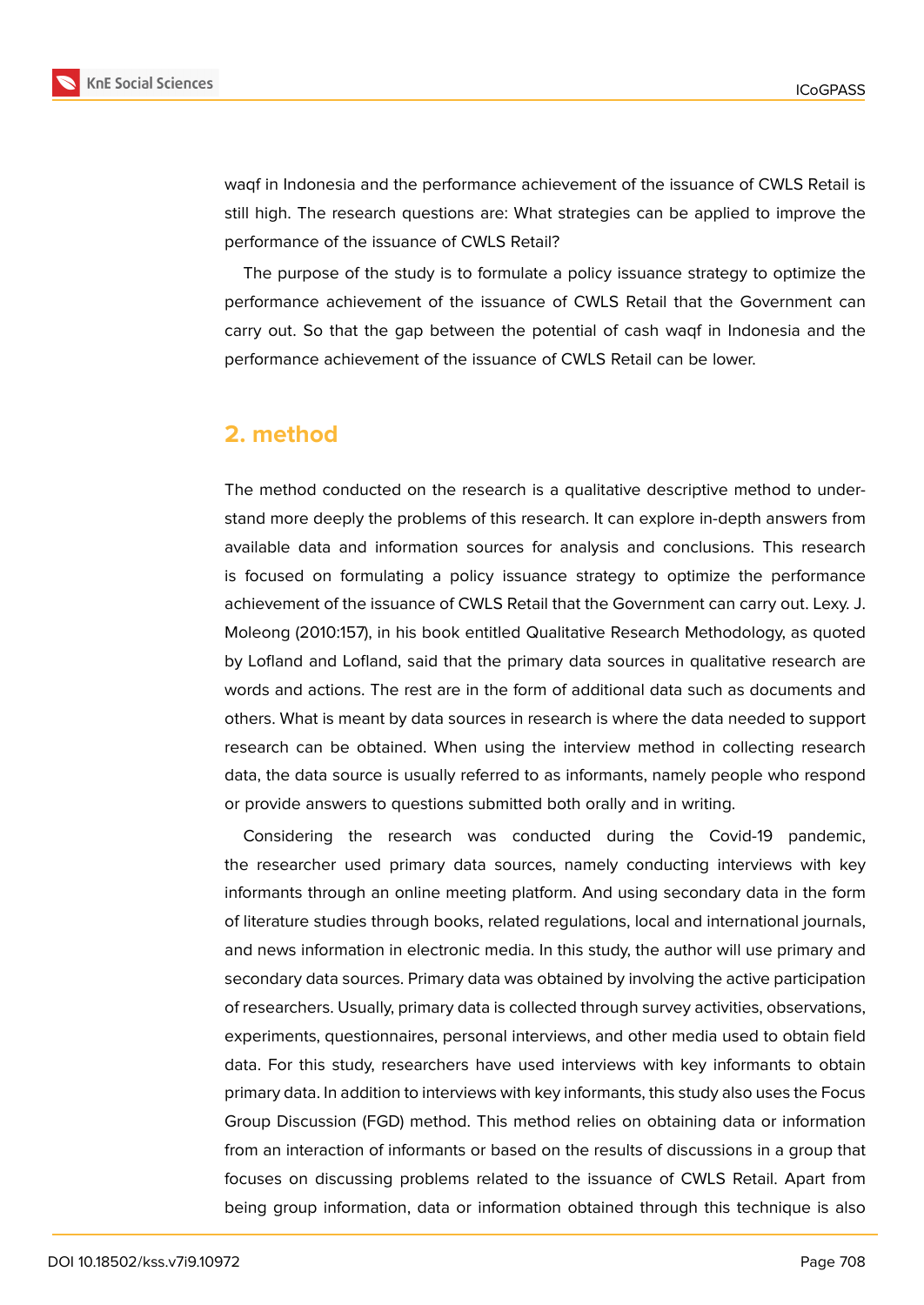

an opinion and decision of the group. The FGDs were conducted by resource persons who were directly involved in the publishing of CWLS Retail. The parties involved in the FGD are representatives of the secondary data, which is data obtained from the second source of the data we need.

The data in this study were obtained from literature, books, articles, journals, and so on related to this writing material, such as sovereign Sukuk books published by the MoF, contemporary waqf books published by the Indonesian Waqf Board, laws and regulations related to the management of Sukuk, namely the State Sharia Securities Law, the law related to the management of waqf, as well as several relevant journals related to the management of cash waqf.

## **3. RESULTS AND DISCUSSION**

Based on data obtained from the DGBFRM at the MoF, the realization of the issuance of CWLS Retail worth IDR 14. 91 billion, in addition, according to data from the Indonesian Waqf Agency, the potential for cash waqf in Indonesia is IDR 180 trillion in 1 year. Therefore, there is currently a reasonably high gap between the potential cash waqf and the realization of the performance of the CWLS Retail issuance. So, referring to this, the formulation of the problem is that the gap between the potential of cash waqf in Indonesia and the performance achievement of the issuance of CWLS Retail is still high. As for answering research questions in the form of what strategies can be applied to improve the performance of CWLS Retail's issuance. An analysis of the research results has been carried out through interviews with Key Informants, FGD, and document reviews divided into Regulatory Aspects, Instrument Platforms, Instrument Features, and Marketing aspects. The answers to the formulation of the problems and research questions What strategies can be applied in improving the performance of the issuance of CWLS Retail can be concluded as follows:

#### **3.1. Regulatory Aspect**

The Government currently has a legal basis that regulates the issuance of CWLS. The current legal basis has not fully accommodated all the needs in the issuance of CWLS Retail. There are still several issues that have not been regulated in the current regulations, including:

1. Waqf from institutions cannot go directly to the government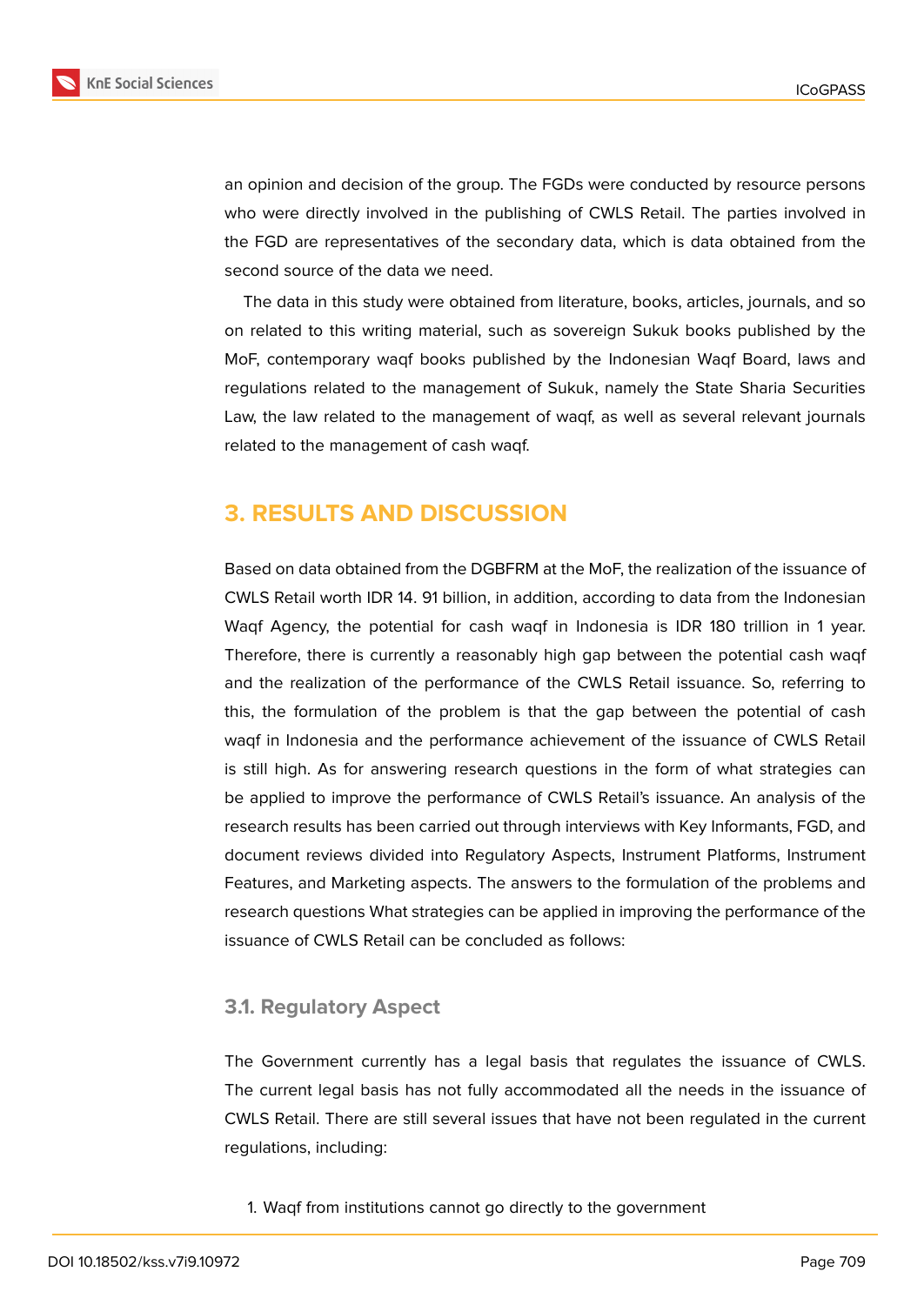

- 2. Standardization of reporting from the Nazir to relevant stakeholders.
- 3. Mechanism of appointment of Nazir CWLS Retail
- 4. CWLS Retail taxation aspects
- 5. Cash waqf from abroad in the form of foreign currency
- 6. Strengthening the role of LKS PWU in carrying out their duties and functions

### **3.2. Instrument Platform**

The aspect of this instrument platform is one of the essential aspects to be investigated concerning the CWLS Retail issuance program. The instrument platform is one of the keys to the successful issuance of CWLS Retail. If you look at the issuance of CWLS Retail SWR001 which was issued by the Government in October 2020 using an offline platform, the sales results are still not optimal. In this study, based on the results of interviews with resource persons and the author's analysis, it can be concluded that subsequent publications ideally use offline or online platforms to reach all levels of society.

### **3.3. Instrument Features**

The quality of a product is one of the keys to success in selling a product. In the context of CWLS, product quality is reflected in the instrument's features. The features of the CWLS instrument, in this case, are represented by the tenor, the nominal value of the issuance, the contract used in the issuance, and the hallmark of this CWLS product is the social program/project that is financed from the rewards. Based on the results of interviews and discussions with Key Informants and the author's analysis, it can be concluded that in terms of tenors, you can use a tenor of 2 or 3 years according to conditions. Related to contracts, it can use wakala contracts. For the nominal value of issuance, a lower number is needed to accommodate new wakif and project-related can use the proposed projects of the Nazir and a joint project which is quite monumental.

### **3.4. Marketing Aspect**

Marketing has a significant role in the success of a product so that consumers can accept it in the context of CWLS, namely investors or Wakif. Based on field observations at the Directorate of Sharia Financing, Directorate General of Budget Financing and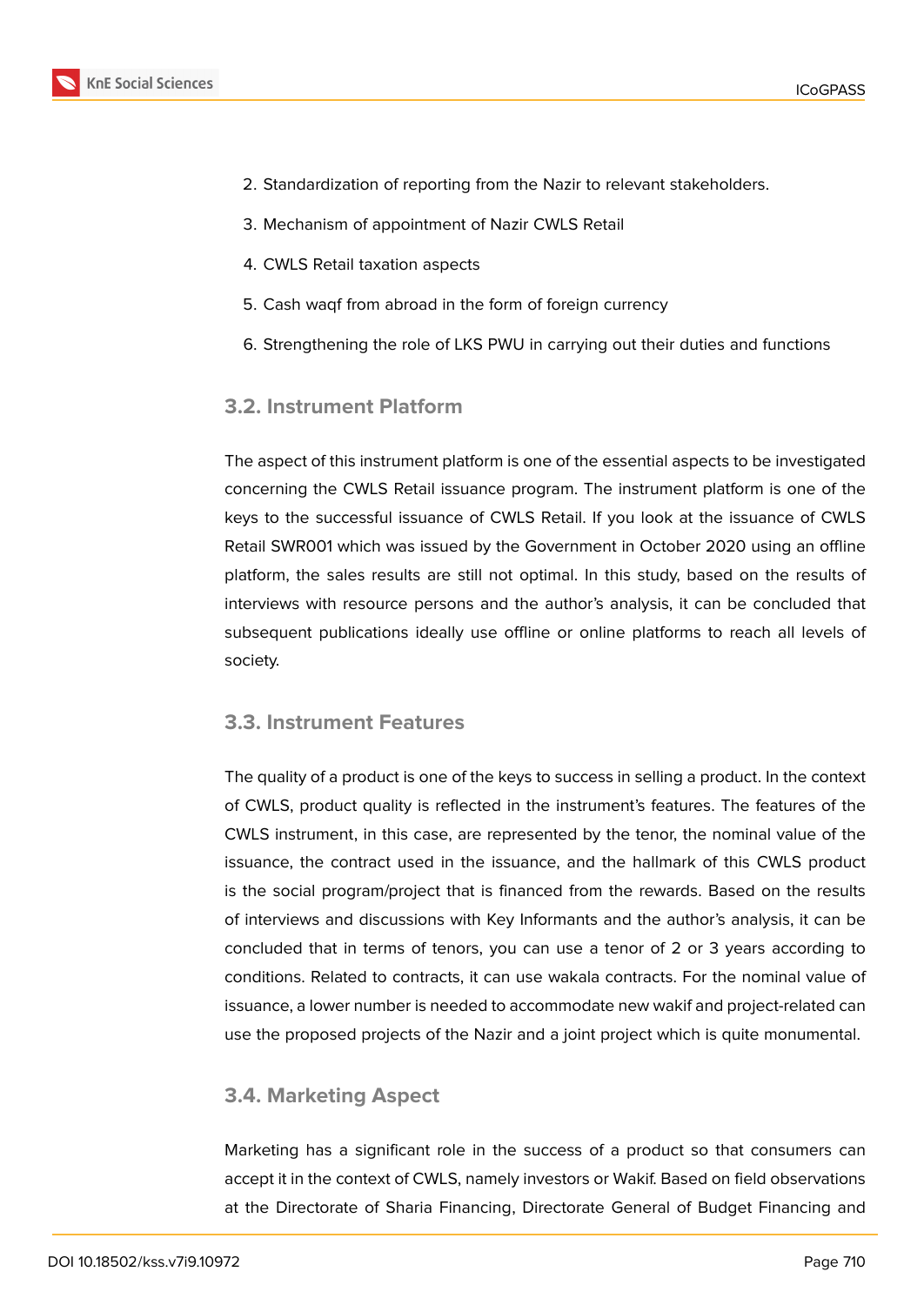**KnE Social Sciences** 



Risk Management, Ministry of Finance, it was found that the main marketing method in the issuance of the CWLS series SWR001 yesterday was through a Webinar. Distribution Partners conducted it, Nazir and the MoF involve resource persons from the Ministry of Religion and the Indonesia Waqf Board. In addition to marketing through webinars, talk shows are held both on television and radio. To millennial investors, marketing is also carried out through advertisements through the DGBFRM's social media. To improve public literacy, education and socialization activities can be carried out before the bidding period to become more effective and efficient. The right time to issue CWLS Retail is during Ramadan and the Hajj season, considering that this moment is believed to be the right time for fund owners to issue their social fund allocations. In addition, hunting strategies at the zoo can also be applied. Namely, marketing is done to target investors such as sharia bank customers. Utilizing institutional enforcement, for example, the collective waqf of Civil Servants, State Own Enterprise employees. Prominent Sovereign-Owned and Private Institution Waqf. In addition, there is also a potential of 2 million married couples in KUA per year who can be required to buy CWLS to start household life with something good.

## **4. CONCLUSIONS**

Based on the result and discussion, it can be concluded as follows:

### **4.1. Regulatory Aspect**

The government, in this case, the Ministry of Religion, the Ministry of Finance, and the Indonesian Waqf Board need to work together to revise the legal basis to accommodate all the needs in the issuance of CWLS Retail, primarily related to the following issues:

- 1. Waqf from institutions cannot go directly to the government
- 2. Standardization of reporting from the Nazir to relevant stakeholders.
- 3. Mechanism of appointment of Nazir CWLS Retail
- 4. CWLS Retail taxation aspects
- 5. Cash waqf from abroad in the form of foreign currency
- 6. Strengthening the role of LKS PWU in carrying out its functions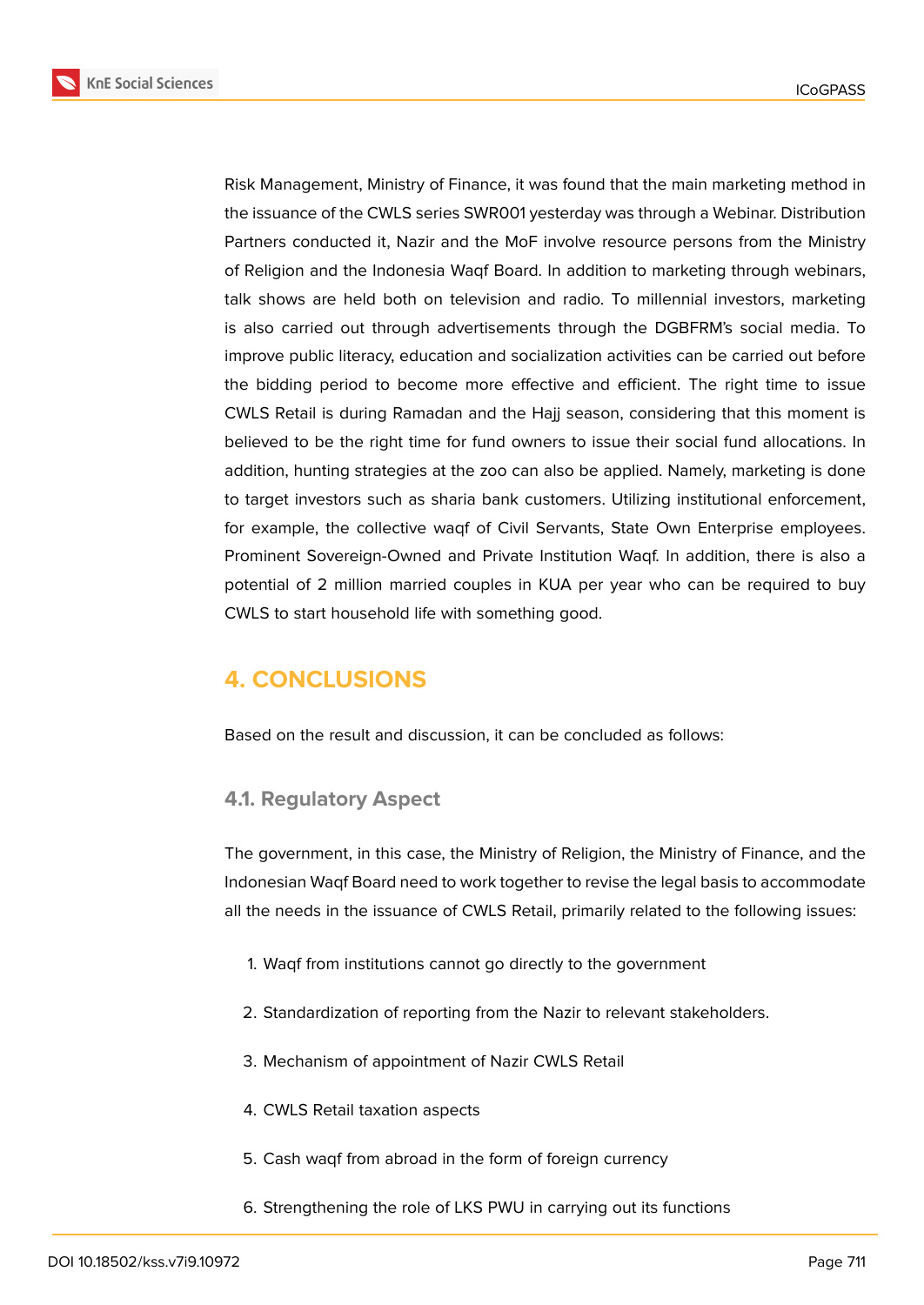



It is recommended that a legal basis be prepared jointly and synergistically between related parties so that the resulting regulatory formulations are harmonious, productive, can be implemented, and can meet all legal needs in the issuance of CWLS Retail.

### **4.2. Instrument Platform**

The aspect of this instrument platform is one of the relevant aspects to be investigated concerning the CWLS Retail issuance program. The instrument platform is one of the keys to the successful issuance of CWLS Retail. If you look at the issuance of CWLS Retail SWR001 issued by the Government using an offline platform, the results are still not optimal. Therefore, for further issuance, it is recommended to the Ministry of Finance use offline and online platforms to reach all levels of society.

### **4.3. Instrument Features**

For the issuance of the following series so that the Ministry of Finance can issue CWLS Retail by using the following features:

a. The tenor can use a tenor of 2 or 3 years according to the conditions at the time of issuance.

b. Using wakala contract or adjusting to available assets at the time of issuance.

c. The nominal value of the issuance needs to be even lower to accommodate beginner and lower-middle-income class wakifs.

d. Social projects can use projects proposed by the Nazir and a monumental joint project to attract investors.

It is better if the instrument's features can be socialized to the broader community before the following series of CWLS Retail instruments is issued by the Government. The hope is to increase public literacy on the features contained in the CWLS Retail instrument.

### **4.4. Marketing Aspect**

For the following issuance, the Government, in this case, is the MoF, Ministry of Religion, and the Indonesian Waqf Board, Distribution Partners and Nazir can use the following marketing strategies:

a. Hunting at the zoo, Sharia bank customers.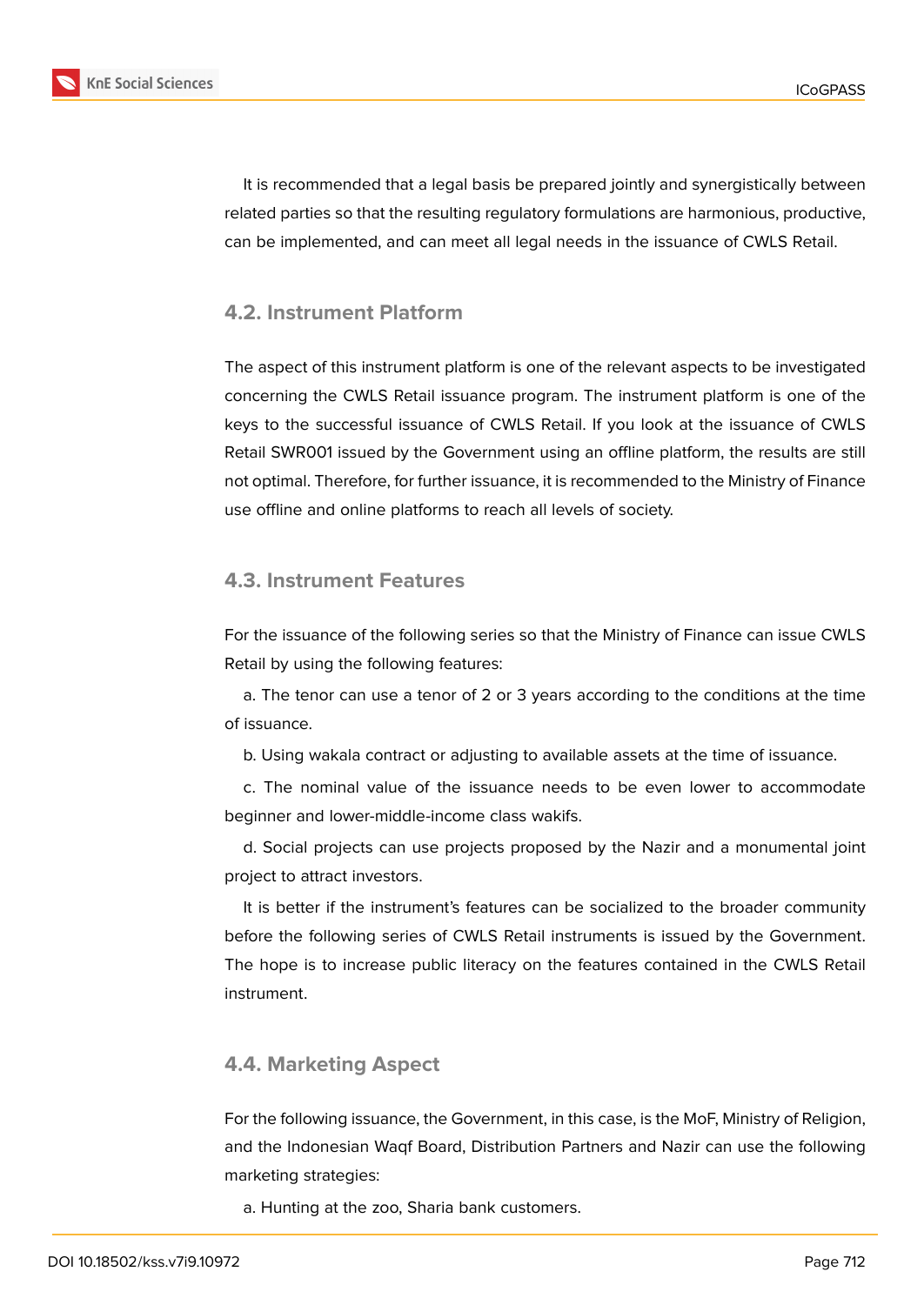

b. Utilize institutional enforcement, for example, the collective waqf of civil servants, SOE employees.

c. Exploration of Prominent State-Owned and Private Waqf Institutions.

d. An assessment of the potential of 2 million married couples at KUA per year may be required to purchase CWLS Retail.

- e. Educational and outreach activities can be carried out before the offer period.
- f. Issuing CWLS Retail during Ramadan and the Hajj season.

## **Acknowledgment**

We thank all the stakeholders for their support. We appreciate the interview, discussion, and suggestion for the research.

## **References**

- [1] Beik IS. Wakaf tunai dan pengentasan kemiskinan. Jakarta: ICMI; 2006.
- [2] Badan Wakaf Indonesia. Wakaf Kontemporer; Jakarta: BWI; 2019.
- [3] Departemen Agama. Fiqih wakaf. Jakarta: Direktorat Wakaf; 2007.
- [4] Departemen Agama. Pedoman pengelolaan wakaf tunai. Jakarta: Direktorat Wakaf; 2008.
- [5] Direktorat Jenderal Pengelolaan Pembiayaan, Risiko Kementerian Keuangan. Buku sukuk negara instrumen keuangan berbasis syariah. Jakarta: DJPPR; 2015.
- [6] Direktorat Jenderal Pengelolaan Pembiayaan, Risiko Kementerian Keuangan. Press Release CWLS Ritel: CWLS Ritel seri SWR001 Tetap Diminati Investor di Tengah Kondisi Pandemi. Jakarta: DJPPR; 2020.
- [7] Handoko TH. Manajemen personalia dan sumber daya manusia. Yogyakarta: BPFE; 2012.
- [8] Moleong JL. Metode penelitian kualitatif. Bandung: PT Remaja Rosdakarya; 2014.
- [9] Mardani D. Fiqh ekonomi syariah: Fiqh muamalah. Jakarta: Kencana Prenadamedia Group; 2012.
- [10] Mardani D. Ushul fiqh. PT Rajagrafindo Persada: Depok; 2013.
- [11] Al-Harethi ARS. Factors determine cash waqf participation in Kedah, Malaysia: Perception from students in Kolej University Insaniah. Yemen: Hadhramount University; 2019.